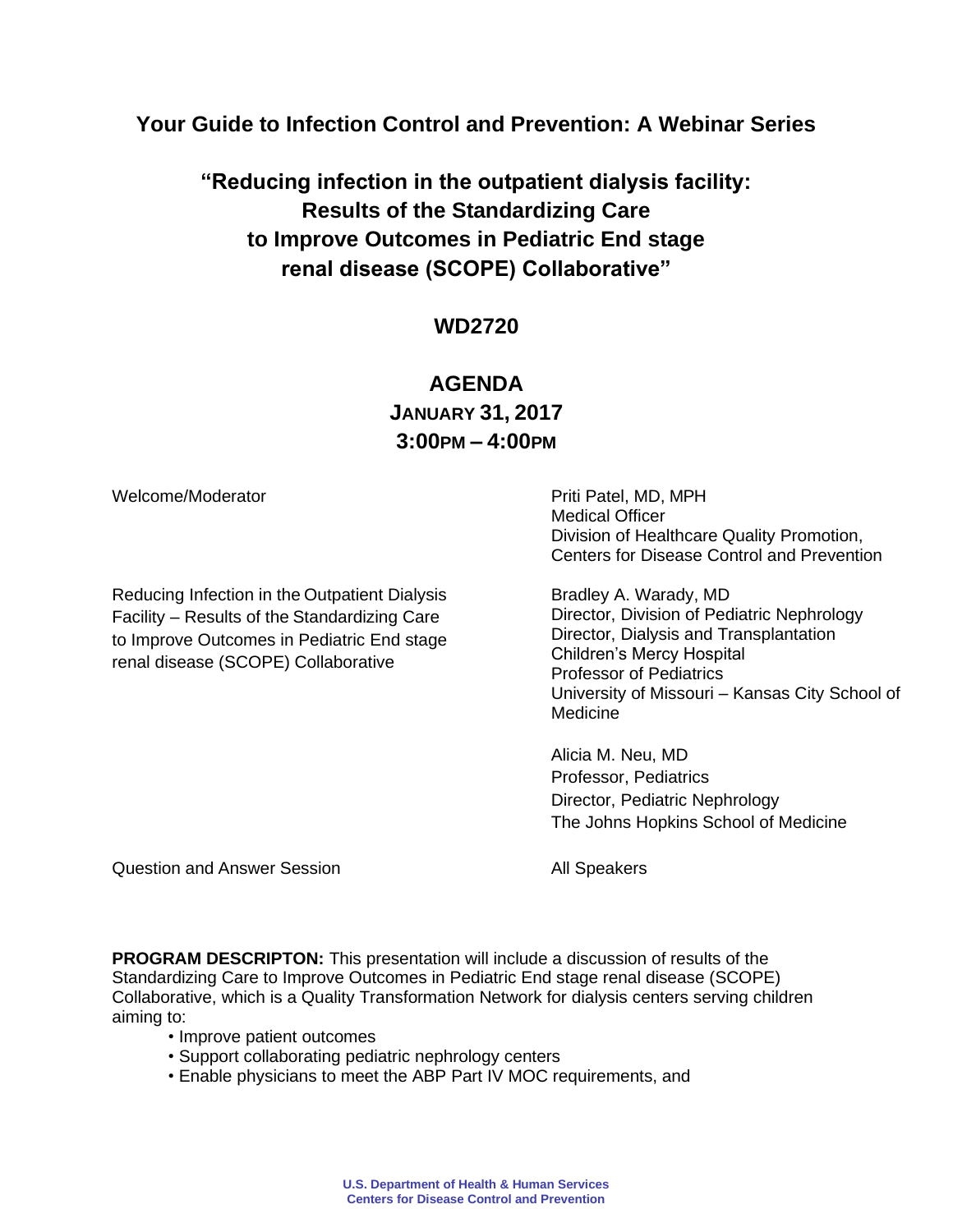• Generate new knowledge and evidence-based clinical practices in the pediatric nephrology population.

### **OBJECTIVES:**

- Describe infection control techniques that reduce the risk and spread of healthcare- associated infections (HAI).
- Identify unsafe practices that place patients at risk for HAIs.
- Describe best practices for infection control and prevention in daily practice in healthcare settings.
- Apply standards, guidelines, best practices, and established processes related to safe and effective medication use.

### **Origination Date: February 6, 2017 Expiration Date: February 28, 2022**

#### **URL**: **<https://www.cdc.gov/hai/prevent/safe-healthcare-webinars.html>**

| <b>HARDWARE/SOFTWARE:</b>   | Computer Hardware; Internet connection;<br><b>Browser</b>                                                                                                                                                           |
|-----------------------------|---------------------------------------------------------------------------------------------------------------------------------------------------------------------------------------------------------------------|
| <b>MATERIALS:</b>           | <b>None</b>                                                                                                                                                                                                         |
| <b>TARGET AUDIENCE:</b>     | Physicians, Physician Assistants, Nurse<br>Practitioners, Registered Nurses, Health<br>Educators, Pharmacists, Pharmacy<br><b>Technicians, Medical Residents,</b><br>Epidemiologists, Laboratorians, Administrators |
| <b>PREREQUISITES:</b>       | General awareness of germ theory and<br>basic level of infection control and prevention                                                                                                                             |
| <b>CONTACT INFORMATION:</b> | Division of Healthcare Quality Promotion,<br>hip@cdc.gov                                                                                                                                                            |

#### **ACCREDITATION STATEMENTS:**

**CME:** The Centers for Disease Control and Prevention is accredited by the Accreditation Council for Continuing Medical Education (ACCME®) to provide continuing medical education for physicians.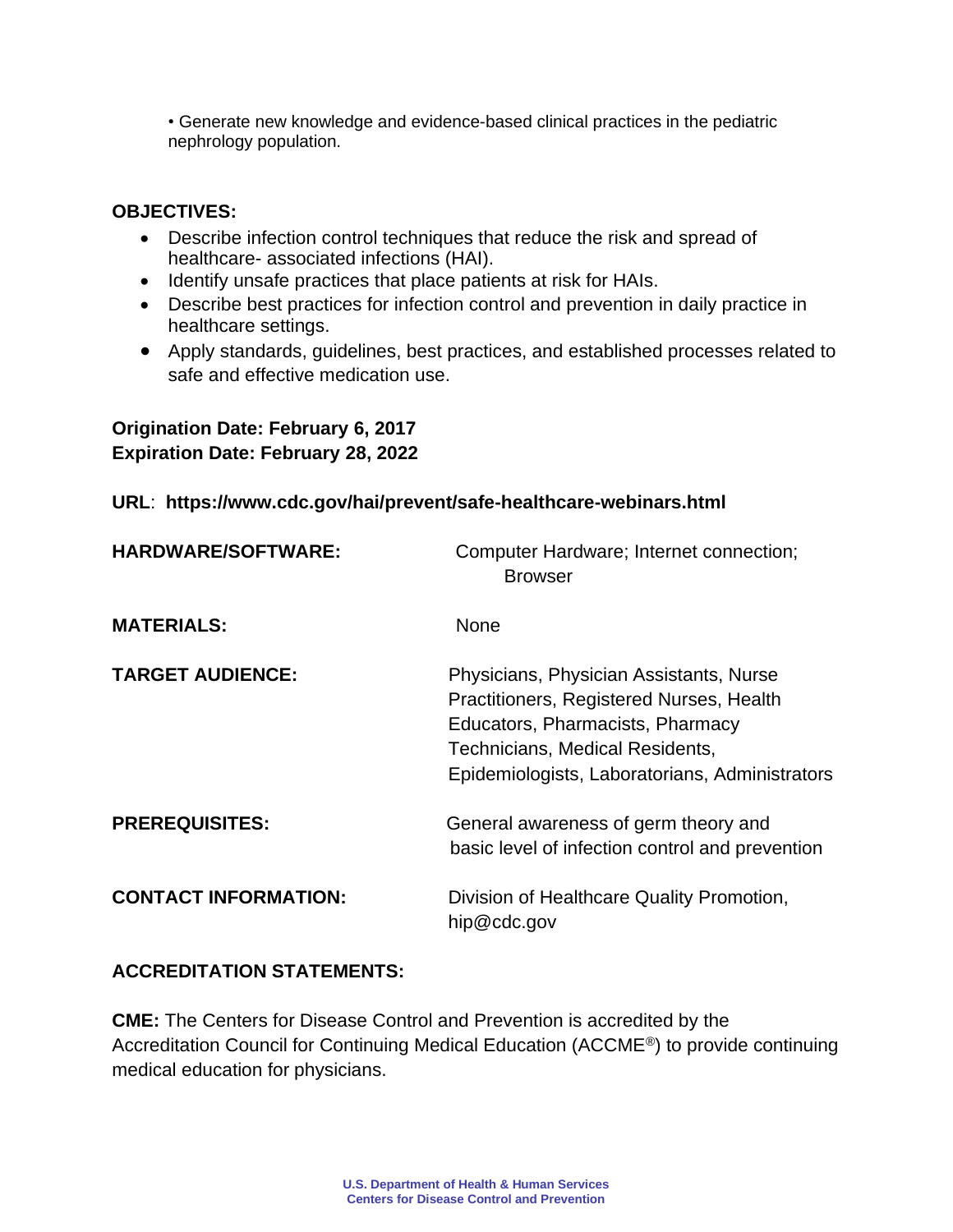The Centers for Disease Control and Prevention designates this **enduring activity** for a maximum of **(1)** *AMA PRA Category 1 Credits*™. Physicians should claim only the credit commensurate with the extent of their participation in the activity.

**CNE:** The Centers for Disease Control and Prevention is accredited as a provider of Continuing Nursing Education by the American Nurses Credentialing Center's Commission on Accreditation.

This activity provides **(1)** contact hours.

**CEU:** The Centers for Disease Control and Prevention is authorized by IACET to offer **(0.1)** CEU's for this program.

**CECH:** Sponsored by the Centers for Disease Control and Prevention, a designated provider of continuing education contact hours (CECH) in health education by the National Commission for Health Education Credentialing, Inc. This program is designated for Certified Health Education Specialists (CHES) and/or Master Certified Health Education Specialists (MCHES) to receive up to **(1)** total Category I continuing education contact hours. Maximum advanced level continuing education contact hours available are 0. CDC provider number **98614.**

# **CPE:** The Centers for Disease Control and Prevention is accredited by the Accreditation Council for Pharmacy Education as a provider of continuing pharmacy education.

This program is a designated event for pharmacists to receive **(0.1)** CEUs in pharmacy education. The Joint Accreditation Universal Activity Number is **JA4008229-0000-20- 072-H05-P**.

Category: This activity has been designated as Knowledge-Based.

Once credit is claimed, an unofficial statement of credit is immediately available on TCEOnline. Official credit will be uploaded within 60 days on the NABP/CPE Monitor.

## **For Certified Public Health Professionals (CPH)**

The Centers for Disease Control and Prevention is a pre-approved provider of Certified in Public Health (CPH) recertification credits and is authorized to offer **(1)** CPH recertification credits for this program.